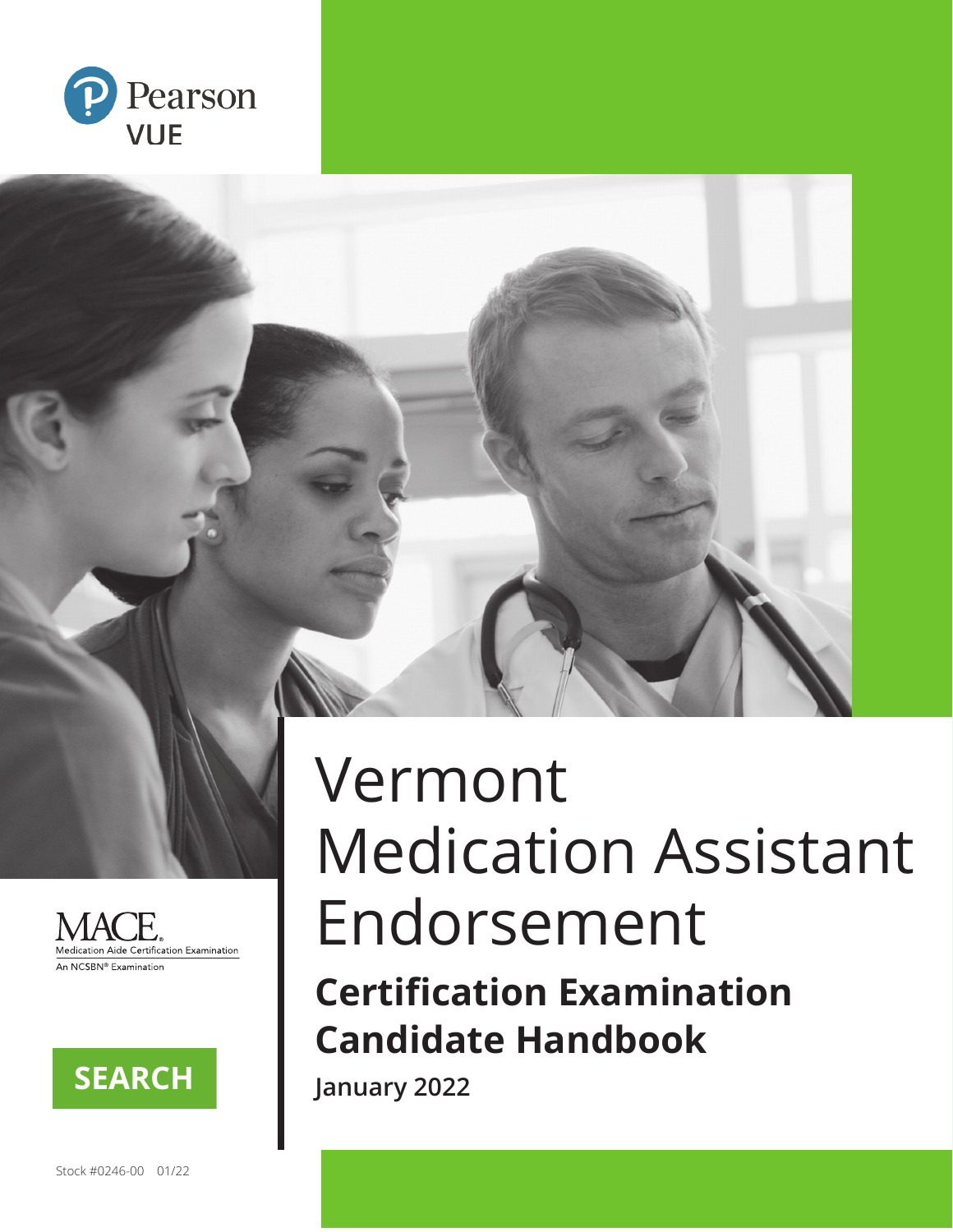# Quick Reference

## **Vermont Board of Nursing**

89 Main Street — 3rd Floor Montpelier, VT 05620-3402 802-828-3089

### **www.vtprofessionals.org/oprl/nurses**

*Hours of Operation: Monday through Friday 8 a.m. – 4:30 p.m. (Eastern Standard Time)*

## **Pearson VUE®**

#### **Vermont MACE**

Attn: Regulatory Program 5601 Green Valley Dr. Bloomington, MN 55437 (888) 252-8564

*Hours of Operation: Monday – Friday, 5:00 a.m. – 8:00 p.m. Saturday, 5:00 a.m. – 2:00 p.m. Sunday, 7:00 a.m. – 1:00 p.m. (Eastern Standard Time)*

### *Call Pearson VUE to:*

- Schedule, reschedule or cancel an examination
- Obtain information regarding an examination

#### *Go to Pearson VUE's website (www.pearsonvue.com/mace/vt) to:*

- Download a Candidate Handbook
	- Schedule an examination.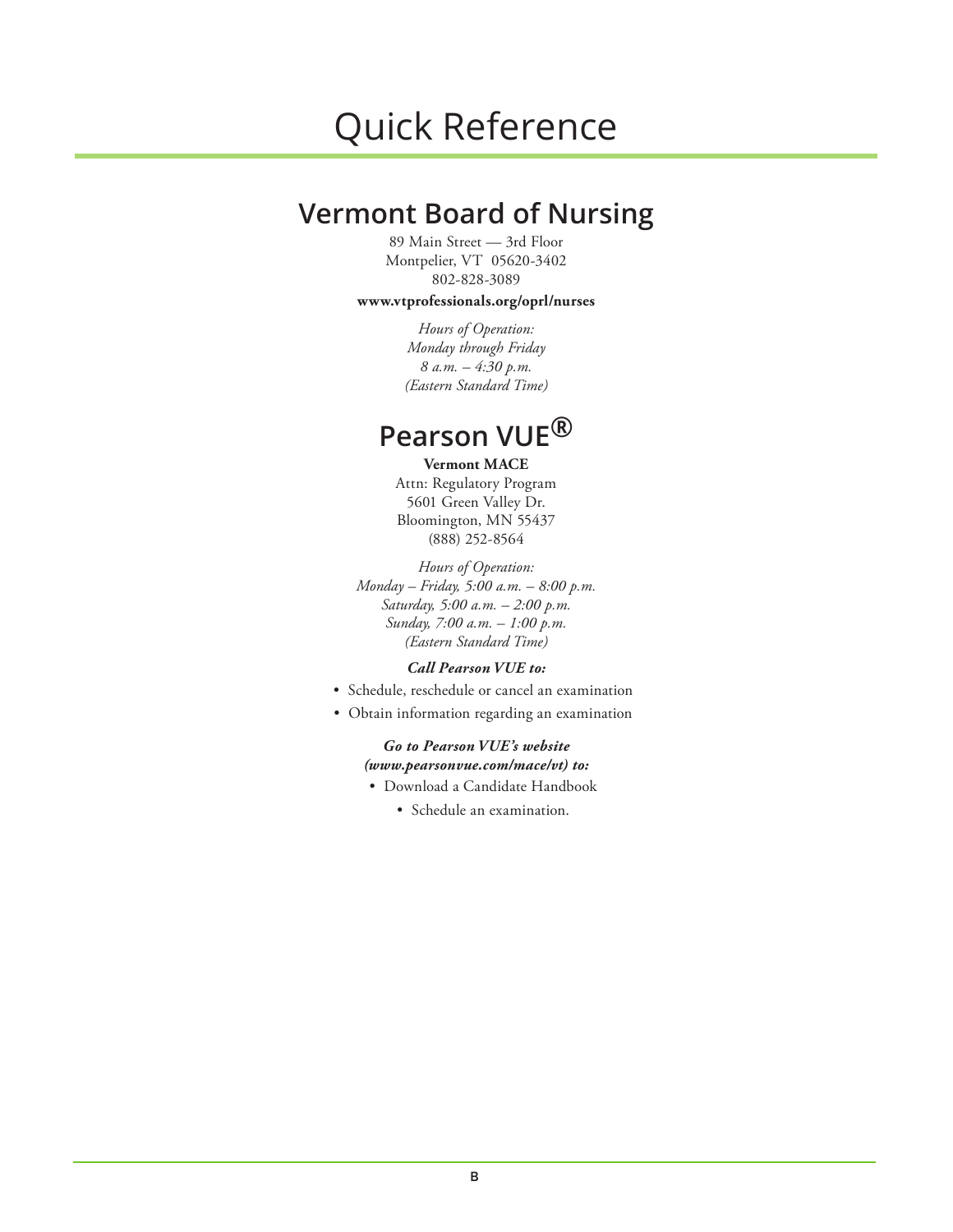# Reservations Overview

Before making an exam reservation, candidates should thoroughly review this handbook, which contains examination content outlines and important information regarding eligibility and the examination and licensing application process. For more detailed information, please go to page 2.

## **Making an exam reservation**

Candidates may make a reservation by:

- Visiting the website at
- **www.pearsonvue.com/mave/vt**
- Calling **(888) 252-8564**

Candidates should make a reservation online or by phone at least forty-eight (48) hours before the desired examination date. **Walk-in examinations are not available.**

# **Schedules & Fees**

### **Test Center locations**

A list of test centers appears on page 4 of this handbook. Candidates should contact Pearson VUE to confirm specific locations and examination schedules.

### **Exam fees**

The examination fee is \$80 and must be paid at the time of reservation by credit card, debit card, or voucher. **Fees will not be accepted at the test center. Examination fees are non-refundable and nontransferable, except as detailed in the** *Change/Cancel Policy* (page 4).

# **Exam Day**

### **What to bring to the exam**

Candidates should bring to the examination proper identification. A complete list of acceptable forms of identification appears on page 6.

### **Exam procedures**

Candidates should report to the test center at least thirty (30) minutes before the examination begins to complete registration. The time allotted for the examinations is 2 hours. Each candidate will leave the test center with an official score report in hand.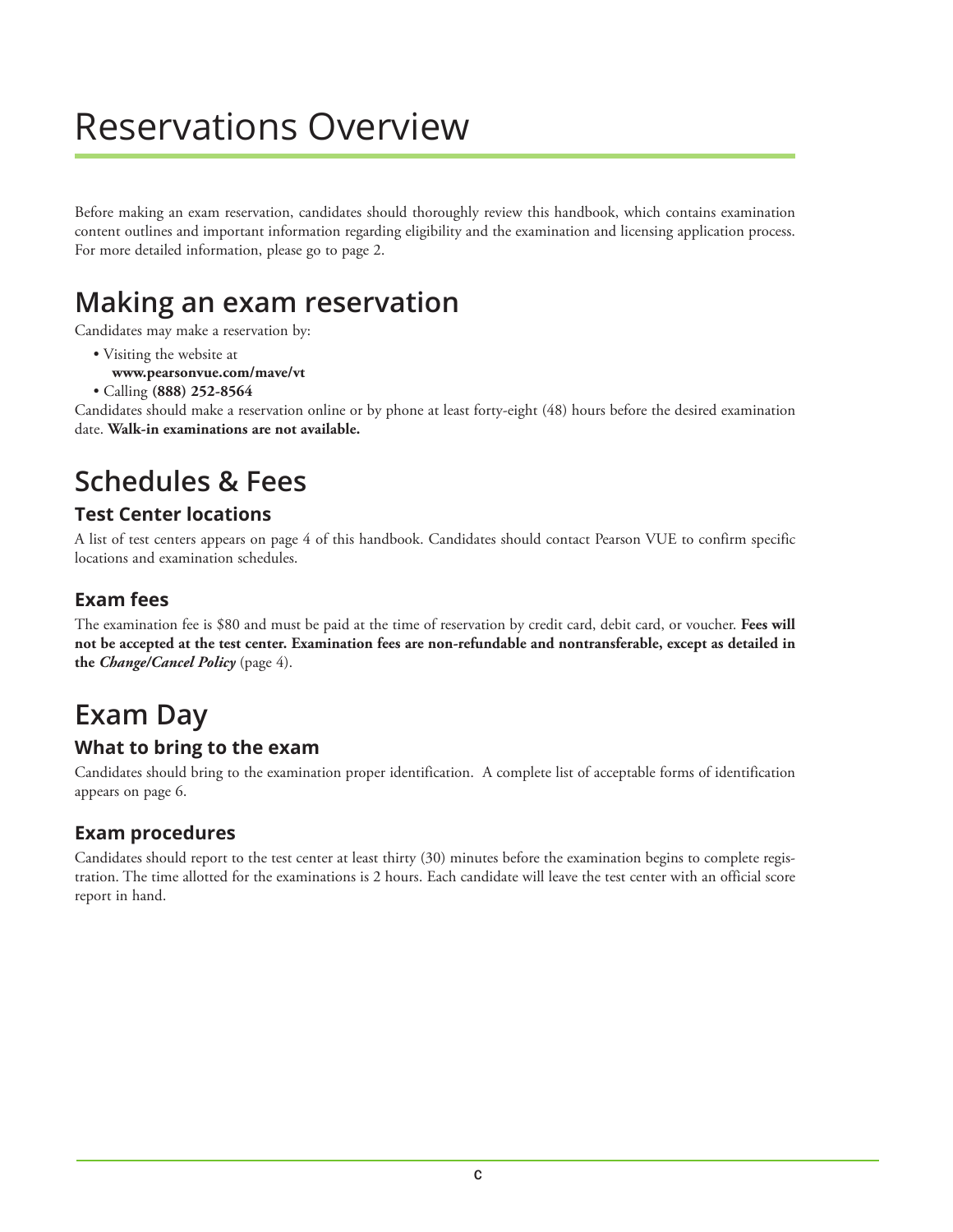# Table of Contents

| <b>CANCELLATION AND RE-SCHEDULING  4</b> |
|------------------------------------------|
|                                          |
|                                          |

Lateness............................................................. 4

Weather Emergencies ....................................... 4

| Acceptable Forms of |  |
|---------------------|--|
|                     |  |
|                     |  |
|                     |  |
|                     |  |
|                     |  |

Pearson VUE and Illinois MACE do not discriminate on the basis of age, sex, race, creed, disabling condition, religion, national origin, or any other protected characteristics.

Copyright © 2022 Pearson Education, Inc., or its affiliate(s). All Rights Reserved. Pubs\_orders@Pearson.com

NNAAP® Written Exam Content Outline and Practical Skills Listing Copyright © 2012-2016 National Council of State Boards of Nursing, Inc. (NCSBN®). All rights reserved.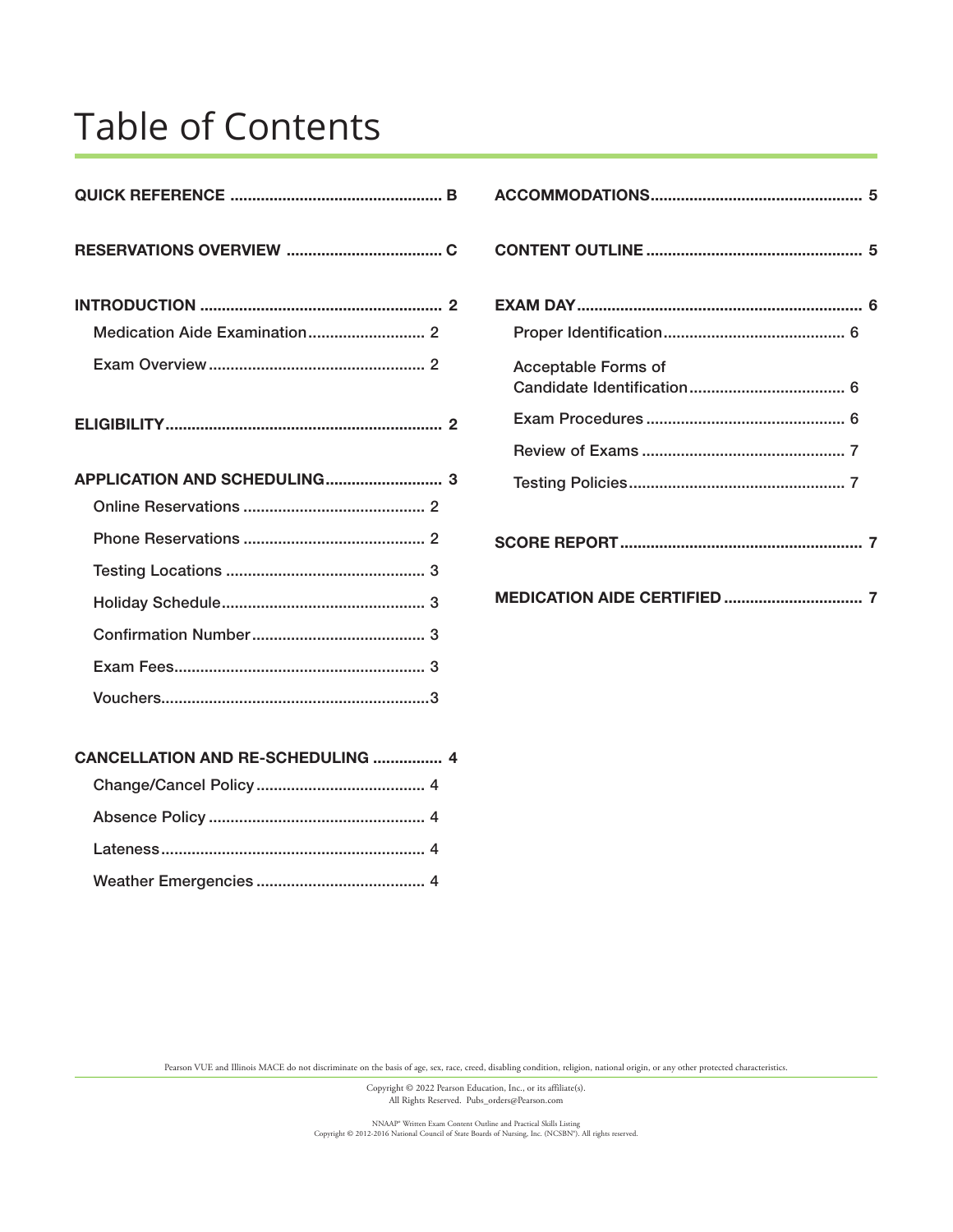# Introduction

This handbook is designed for candidates seeking the Medication Assistant Endorsement in Vermont. It describes the process of applying for and taking the Medication Aide Examination.

It is important that you read the entire handbook and keep a copy of it until you are notified of your examination results.

The purpose of the Medication Aide Examination is to ensure that individuals who administer medication have the basic knowledge and skills to perform their duties.

The Vermont Board of Nursing has contracted with Pearson VUE®, a nationally recognized leading provider of assessment services to regulatory agencies and national associations, to administer the examination. Pearson VUE along with the National Council of State Boards of Nursing (NCSBN) will develop, score, and report the results of the Medication Aide Examination to the Vermont Board of Nursing.

Completion of this medication aide examination and endorsement through the Vermont Board of Nursing will qualify a nursing assistant-certified with a medication assistant endorsement for consideration of employment to administer medications and nursing commission-approved treatments to residents in nursing homes, under the direct supervision of a designated registered nurse.

## **Medication Aide Examination**

The Medication Aide Certification Examination (MACE) is a national medication aide certification examination typically administered to nursing assistants who choose to receive additional training to become certified medication aides. NCSBN develops the MACE examination and administers the computer-based exam with the contractual assistance of Pearson VUE.

# **Exam Overview**

The Medication Aide Examination consists of fifty (50) multiple choice questions written in English. An examination outline is located on the following pages. The examination will be administered on an electronic testing system. The examination is scored immediately after you complete it, and you will leave the test center with your score report.

# Eligibility

All candidates applying to take the Medication Aide Examination in Vermont MUST complete a Medication Nursing Assistant Endorsement Application form. The completed application, along with the application endorsement fee and proof of your training completion certificate, must be submitted. This form can be located on the Pearson VUE VT MACE website at **www.pearson.com/mace/vt**.

**Applicants for an initial medication assistant endorsement must meet the following requirements:**

- Hold an unencumbered Vermont LNA license
- Be at least 18 years of age
- Have a high school diploma or G.E.D.
- Have two years' experience consisting of no fewer than 4,000 hours of LNA experience of which at least one year and 2,000 hours were acquired in a longterm care nursing facility
- Complete an MNA training program approved by the Board
- Successfully complete MNA competency and math proficiency examinations approved by the Board

You must submit an application to receive an Authorization To Test (ATT) from the VT Board of Nursing. You must receive an ATT every time you test.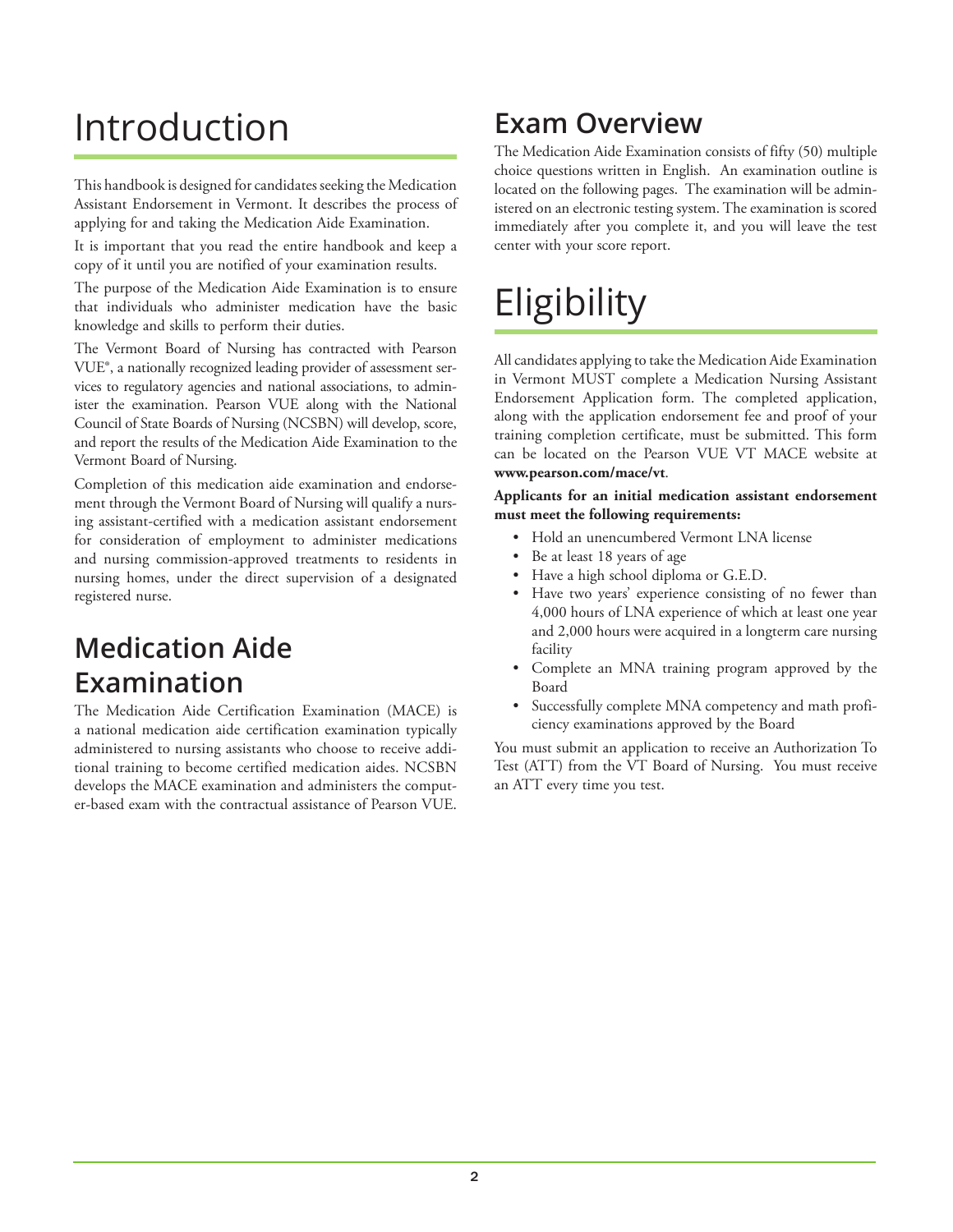# Application and Scheduling

You may schedule your examination using the following options:

## **Online Reservations**

Online reservations are the most efficient way for candidates to schedule their examination. Candidates must go to **www.pearsonvue.com/mace/vt** to make an online reservation for an examination. First-time users are required to create an account. The candidate will need to fill in all required fields, which are preceded by an asterisk (\*), on the online form in order to create an ID and be assigned a password. Step-bystep instructions will lead the candidate through the rest of the examination reservation process. Candidates must make an online reservation at least forty-eight (48) hours before the desired examination date.

## **Phone Reservations**

**Walk-in examinations are not available.** Candidates may contact the Pearson VUE Reservation Unit at **(888) 252-8564** to make an examination reservation.

### **Pearson VUE Hours**

Monday – Friday 8 AM – 11 PM Saturday 8 AM – 5 PM Sunday 10 AM – 4 PM Eastern Standard Time

### **Before calling, candidates should have the following:**

- Legal name, address, daytime telephone number, and date of birth
- The name of the examination
- The preferred examination date and test center location A Pearson VUE representative will help candidates select a convenient examination date and location, and will answer questions.

Candidates should make a reservation at least two (2) business days before the desired examination date.

## **Testing Locations**

South Burlington, VT Albany, NY Concord, NH Springfield, MA

# **Holiday Schedule**

The examination will not be scheduled on the following holidays or holiday weekends:

New Year's Day / Eve Martin Luther King Jr. Day Memorial Day / Weekend Independence Day / Weekend Labor Day / Weekend Thanksgiving Day / Weekend Christmas Day / Eve

# **Confirmation Number**

Candidates will be provided with a

- confirmation number
- examination date
- Pearson VUE test center
- Pearson VUE representative

The confirmation number should be written down. This number is used for any contact with Pearson VUE.

## **Exam Fees**

There is an examination fee of \$80 each time you test. Payment must be paid at the time of reservation by credit card, debit card, or voucher. Appointments may be made up to twenty-four (24) hours in advance.

Payment will NOT be accepted at the test center. Examination fees are non-refundable and nontransferable except as detailed in Change/Cancel Policy on page 4.

### **Vouchers**

Vouchers offer another convenient way to pay for tests. Vouchers can be purchased online at www.pearsonvue.com/ vouchers/pricelist/ilmace.asp by credit card either singly or in volume. To redeem a voucher as payment when scheduling a test, simply indicate voucher as the payment method and provide the voucher number. **All vouchers are pre-paid. Vouchers are non-refundable and non-returnable.**

Vouchers expire twelve (12) months from the date they are issued. Voucher expiration dates cannot be extended. The exam must be taken by the expiration date printed on the voucher.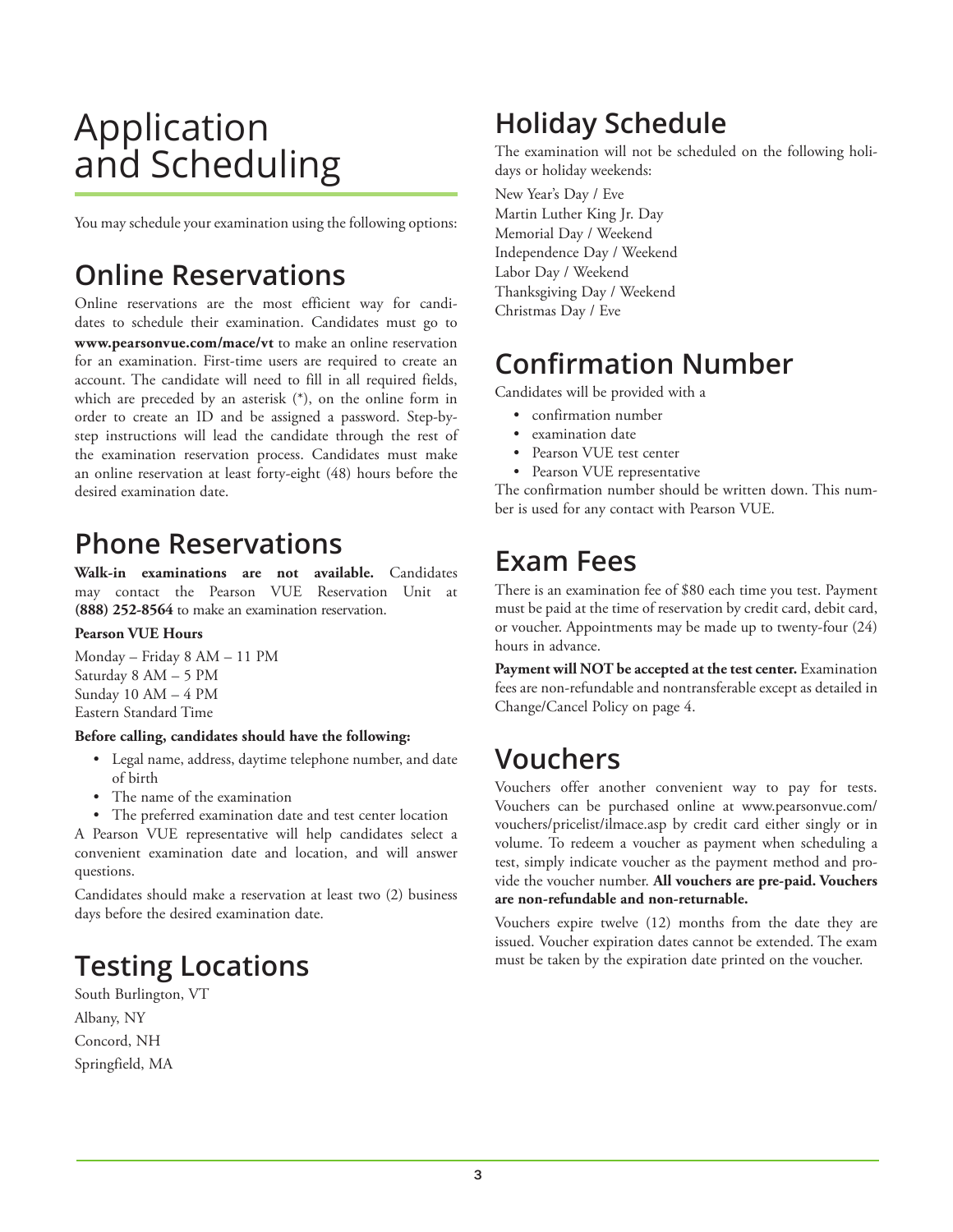# Cancellation and Rescheduling

# **Change/Cancel Policy**

To change or cancel your examination reservation without monetary penalty, you must notify Pearson VUE by phone at least 48 hours before your scheduled examination. If you call at least 48 hours before your scheduled examination, the fee from your first reservation will be applied to your new reservation.

See the following pages for specific circumstances. Pearson VUE Customer Care Representatives are available at **(888) 252-8564** from:

Monday – Friday 8 AM to 1 PM Saturday 8 AM to 5 PM Sunday 10 AM to 4 PM *EasternStandard Time* 

If you call Pearson VUE less than 48 hours before your scheduled examination, you will forfeit the full examination fee for the canceled reservation and you must pay another fee for a new reservation.

### **Absence**

Since unexpected situations occasionally occur, Pearson VUE will consider excusing an absence from a scheduled examination in certain situations.

**Acceptable reasons for re-scheduling are as follows:**

- Illness of yourself or a member of your immediate family
- Death in the family
- Disabling traffic accident
- Court appearance or jury duty
- Military duty
- Weather emergency

Requests for excused absences must be made in writing and received **within ten (10) business days** following the scheduled examination. This request must include verification of your absence from an appropriate source. For example, if you had jury duty, you must supply a copy of your court notice.

The decision of Pearson VUE will be final regarding whether an absence is excused and whether you must pay the examination fee if you are absent.

### **Lateness**

Plan to arrive about thirty (30) minutes before the examination starts. If you are late for your scheduled examination, or do not bring all of your required items (see What to Bring), you will **NOT** be allowed to test and your examination fee will **NOT** be returned.

Candidates who are absent from or late to an examination and have not changed or canceled the reservation according to the Change/Cancel Policy will not be admitted to the examination and will forfeit the examination fee. Written verification and supporting documentation for excused absences must be submitted to Pearson VUE within fourteen (14) calendar days of the original examination date.

# **Weather Emergencies**

Examinations will be delayed or cancelled only in emergencies. If severe weather or a natural disaster makes the test center inaccessible or unsafe, the examination will be delayed or cancelled. Candidates may call Pearson VUE at (800) 274-2615 for details on weather delays and cancellations. If the examination has been cancelled, you will be rescheduled for the next available examination at that site.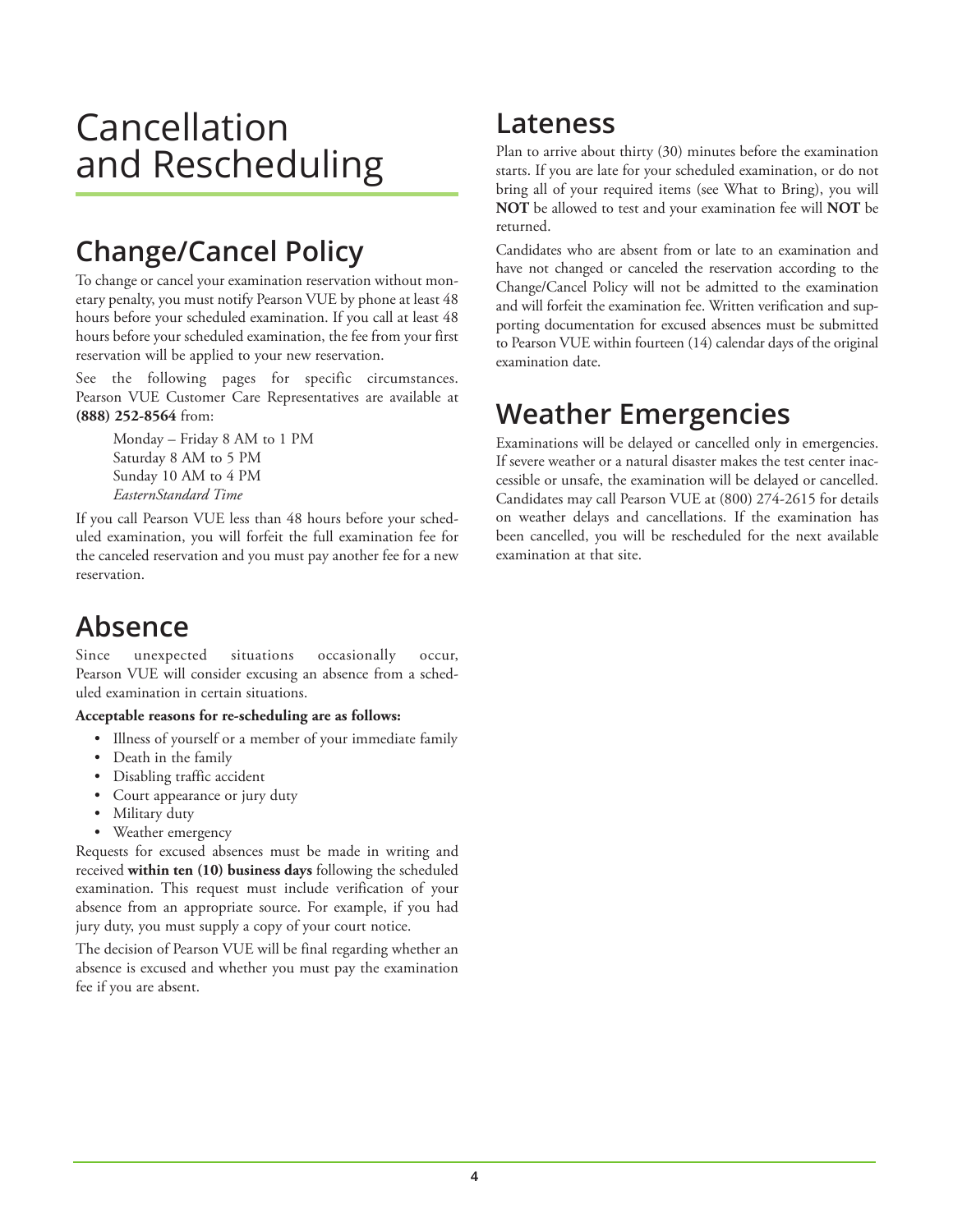# Accommodations

The Vermont Board of Nursing complies with the provisions of the Americans with Disabilities Act as amended. The purpose of accommodations is to provide candidates with full access to the test. Accommodations are not a guarantee of improved performance or test completion. The VT BON provides reasonable and appropriate accommodations to individuals with documented disabilities who demonstrate a need for accommodations.

**If you have a disability, you must ask for special arrangements for testing before scheduling a Medication Aide Competency Exam (MACE).** All requests must be approved in advance by the VT BON. Be sure that the following materials are attached to your MNA licensure application:

- A statement of diagnosed disability from your health care provider or other valid documentation such as a copy of your IEP or 504 plan
- A signed letter from you (the exam applicant) requesting ADA accommodations
- A letter from your instructor detailing accommodations provided during training and specific accommodations needed for testing.

# Content Outline

## **National Medication Aide Certification Examination (MACE®) Content Outline**

### **I. Authorized Duties (16% = 8 questions)**

- A. Building Relationships
- B. Delegation
- C. Role of MA-C
	- 1. Permitted Duties
	- 2. Restrictions/Limitations
- D. Specific Legal and Ethical Issues
- E. Location and Use of Resources and References (e.g., nurse, pharmacist, Physician, package/drug insert, drug reference manuals)

#### **II. Medication Administration, Observation and Reporting (60% = 30 questions)**

- A. Administering and Charting Medications
	- 1. Medication Orders
	- 2. Documentation of Medication Administration
	- 3. Storage
	- 4. Disposal
- B. Safety and Rights of Medication Administration
- C. Routes of Administration
- D. Factors Affecting How the Body Uses Medication
- E. Classifications/Categories of Medications Related to Body Systems and Actions (e.g., antimicrobials, cardiovascular, dermatological, endocrine…)
- F. Rights of Individuals
- G. Causes and Reporting of Medication Errors
- H. Reporting of Symptoms and Side Effects
- I. Reporting Any Change from Client's Normal Condition

#### **III. Medication Concepts and Measurements**

#### **(24% = 12 questions**

- A. Medication Concepts
	- 1. Terminology and abbreviations
	- 2. Dosage Range
	- 3. Actions and Implications
	- 4. Therapeutic and other side effects (e.g. idiosyncratic, paradoxical, antagonist)
	- 5. Precautions
	- 6. Interactions
- B. Forms of Medication
	- 1. Liquid
	- 2. Solid and semi-solids
- C. Measurements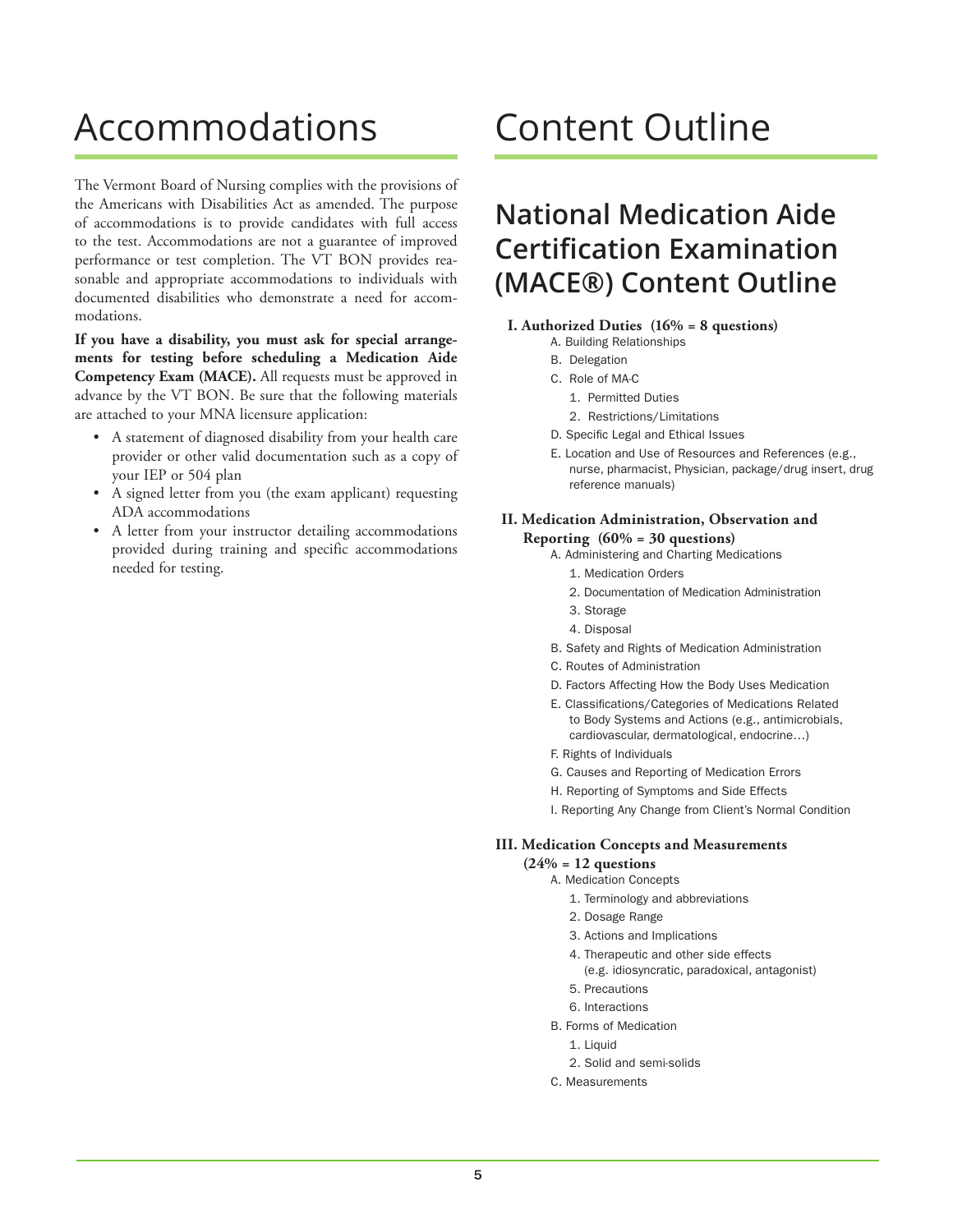# Exam Day

# **Proper Identification**

All candidates are required to bring identification that is deemed acceptable, as listed under *Acceptable Forms of Candidate Identification* (below), to the test center on the day of examination.

**Candidates who do not present the required items will be denied admission to the examination, will be considered absent, and will forfeit the examination fee.**

# **Acceptable Forms of Candidate Identification**

Candidate must present **two (2)** forms of current (not expired) signature identification. The name on the identification must exactly match the name on the registration. The identification must be government-issued, photo-bearing with a valid signature. Identification must be in English. Photocopies of identification will NOT be accepted.

### **Primary ID (Photograph, and signature, not expired)**

- Government-issued Driver's License
- U.S. Department of State Driver's License
- U.S. Learner's Permit (plastic card only with photo and signature)
- National/State/Country ID card
- Passport
- Passport Card
- Military ID
- Military ID for spouses and dependents
- Alien Registration Card (Green Card, Permanent Resident Visa)

### **Secondary ID (Signature, not expired)**

- U.S. Social Security Card
- Debit (ATM) card or Credit card
- Any form of ID on the Primary list

If the ID presented has an embedded signature that is not visible (microchip), or is difficult or impossible to read, the candidate must present another form of identification from the Primary ID or Secondary ID list that contains a visible signature. Pearson VUE does not recognize grace periods. For example, if a candidate's driver's license expired yesterday and the state allows a 30-day grace period for renewing the ID, the ID is considered to be expired.

# **Exam Procedures**

Candidates should report to the test center thirty (30) minutes before the examination and check in with the test center administrator. The candidate's identification will be reviewed.

You will have your palm vein patterns (and fingerprint) recorded when you arrive at the testing center to check-in for your exam. Your pattern will be matched when you return to the testing room after a break. Your palm vein patterns will also be compared with those of other candidates to allow Pearson VUE to find people who may have tested under multiple names or identities. When the reader scans your palm, the information about your vein patterns is stored as a digital template. After you finish taking your exam, the template is sent via encrypted transmission with your test results to Pearson VUE. Your vein pattern template is stored separately from other information about you in the system.

After the manager gathers your information, he or she will take your photograph, which will be printed on your score report.

Candidates are required to review and sign a *Candidate Rules Agreement* form. If the *Candidate Rules Agreement* is not followed and/or cheating or tampering with the examination is suspected, the incident will be reported as such and the appropriate action will be taken. The examination fee will not be refunded, the exam may be determined invalid, and/or the state may take further action, such as prohibiting re-tests for a designated amount of time.

After registration, the test center manager will assign you a seat and assist you with the testing unit. You will have an opportunity to go through a tutorial on the testing system. The time spent on the tutorial will not reduce the examination time. The examination administrators will answer questions, but candidates should be aware that the administrators are not familiar with the content of the examinations nor with the state's licensing requirements. Examination administrators have been instructed not to advise candidates on requirements for licensure. Candidates may begin the examination once they are familiar with the PC. The examination begins the moment a candidate looks at the first examination question.

You will be given two  $(2)$  hours to complete the examination. After the examination time has expired, the testing unit will automatically turn off. Under no circumstances will you be permitted to work beyond the allotted time. Official scoring of your examination will take place immediately. You will leave the test center with your official score in hand.